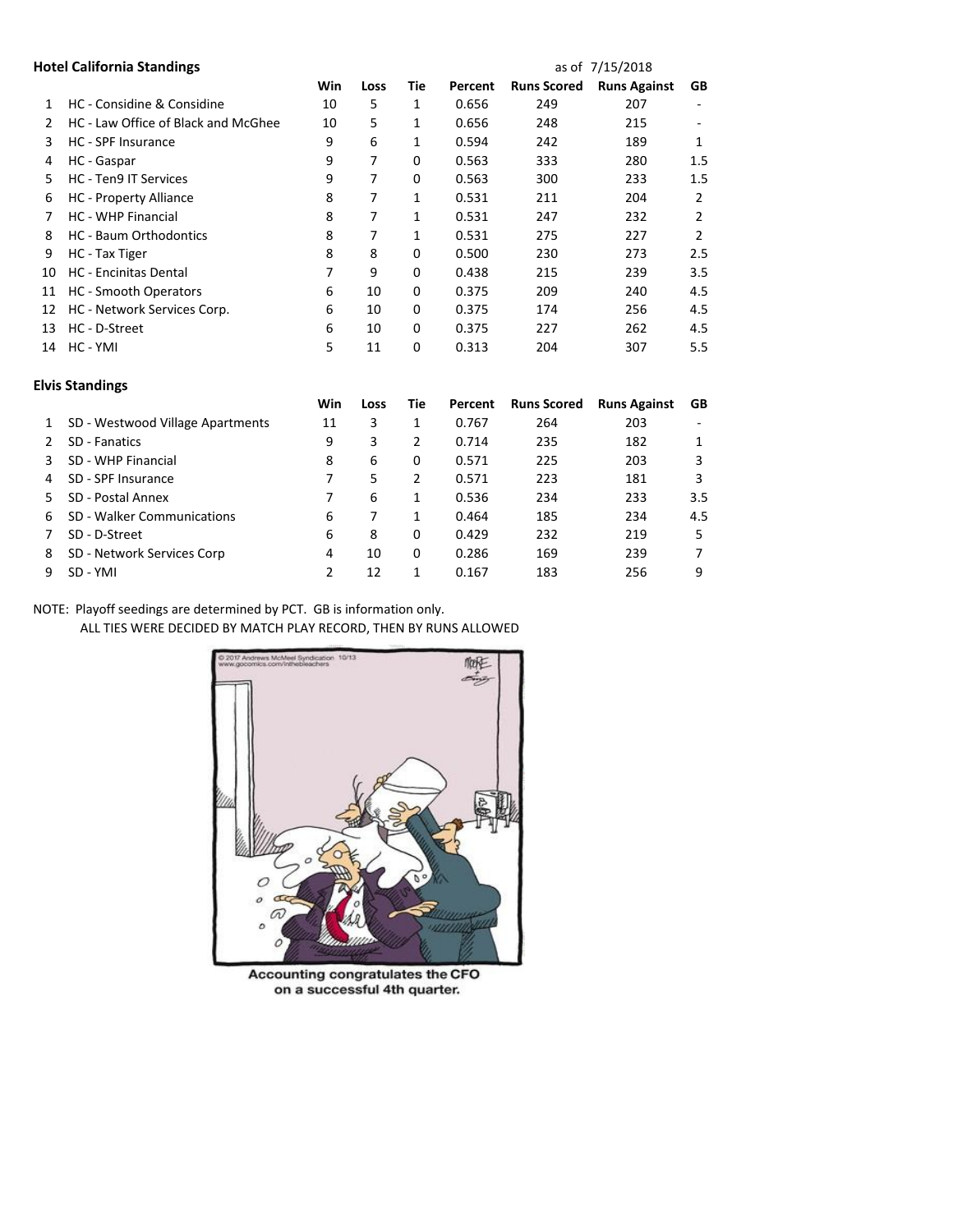## **Game results**

| 3/4/2018 HC - SPF Insurance                   | 19             | HC - Considine & Considine          | 13             |
|-----------------------------------------------|----------------|-------------------------------------|----------------|
| 3/4/2018 HC - YMI                             | 14             | HC - Property Alliance              | 15             |
| 3/4/2018 SD - D-Street                        | 20             | SD - Postal Annex                   | 21             |
| 3/4/2018 SD - Walker Communications           | 6              | SD - YMI                            | 19             |
| 3/4/2018 HC - D-Street                        | 5              | HC - Encinitas Dental               | 13             |
| 3/4/2018 HC - Ten9 IT Services                | 22             | HC - Gaspar                         | 23             |
| 3/4/2018 HC - Law Office of Black and McGhee  | 19             | HC - WHP Financial                  | 15             |
| 3/4/2018 SD - SPF Insurance                   | $\overline{7}$ | SD - WHP Financial                  | 15             |
| 3/4/2018 SD - Fanatics                        | 20             | SD - Westwood Village Apartments    | 21             |
| 3/4/2018 HC - Baum Orthodontics               | 8              | HC - Smooth Operators               | 18             |
| 3/4/2018 HC - Network Services Corp.          | 11             | HC - Tax Tiger                      | 18             |
| 3/11/2018 HC - YMI                            | 4              | HC - Baum Orthodontics              | 39             |
| 3/11/2018 HC - Gaspar                         | 31             | HC - D-Street                       | $\overline{7}$ |
| 3/11/2018 SD - Network Services Corp          | 6              | SD - Westwood Village Apartments    | 12             |
| 3/11/2018 SD - Fanatics                       | 15             | SD - WHP Financial                  | 12             |
| 3/11/2018 HC - WHP Financial                  | 17             | HC - Considine & Considine          | 10             |
| 3/11/2018 HC - Property Alliance              | 17             | HC - Law Office of Black and McGhee | 18             |
| 3/11/2018 HC - Smooth Operators               | 28             | HC - Tax Tiger                      | 18             |
| 3/11/2018 SD - D-Street                       | 25             | SD - YMI                            | 11             |
| 3/11/2018 SD - Walker Communications          | 16             | SD - SPF Insurance                  | 25             |
| 3/11/2018 HC - Ten9 IT Services               | 27             | HC - SPF Insurance                  | 15             |
| 3/11/2018 HC - Encinitas Dental               | $7^{\circ}$    | HC - Network Services Corp.         | 9              |
| 3/18/2018 HC - Encinitas Dental               | 25             | HC - Smooth Operators               | 19             |
| 3/18/2018 HC - WHP Financial                  | 14             | HC - SPF Insurance                  | 18             |
| 3/18/2018 SD - Fanatics                       | 9              | SD - Network Services Corp          | 0              |
| 3/18/2018 SD - Westwood Village Apartments    | 13             | SD - SPF Insurance                  | 13             |
| 3/18/2018 HC - Tax Tiger                      | 8              | HC - YMI                            | 10             |
| 3/18/2018 HC - Network Services Corp.         | 19             | HC - Gaspar                         | 15             |
| 3/18/2018 HC - Property Alliance              | 10             | HC - Considine & Considine          | 20             |
| 3/18/2018 SD - Postal Annex                   | 17             | SD - Walker Communications          | 22             |
| 3/18/2018 SD - YMI                            | 20             | SD - WHP Financial                  | 25             |
| 3/18/2018 HC - Law Office of Black and McGhee | 10             | HC - Baum Orthodontics              | 15             |
| 3/18/2018 HC - Ten9 IT Services               | 13             | HC - D-Street                       | 21             |
| 3/25/2018 HC - Gaspar                         |                | 19 HC - YMI                         | 14             |
| 3/25/2018 HC - WHP Financial                  | 10             | HC - Baum Orthodontics              | 8              |
| 3/25/2018 SD - YMI                            | 14             | SD - SPF Insurance                  | 19             |
| 3/25/2018 SD - Fanatics                       | 12             | SD - Postal Annex                   | 13             |
| 3/25/2018 HC - Network Services Corp.         | 17             | HC - D-Street                       | 16             |
| 3/25/2018 HC - Smooth Operators               | 15             | HC - Ten9 IT Services               | 23             |
| 3/25/2018 HC - Encinitas Dental               | 9              | HC - Law Office of Black and McGhee | 18             |
| 3/25/2018 SD - Westwood Village Apartments    | 23             | SD - Walker Communications          | 10             |
| 3/25/2018 SD - Network Services Corp          | 16             | SD - D-Street                       | 20             |
| 3/25/2018 HC - Property Alliance              | $\mathbf{2}$   | <b>HC</b> - SPF Insurance           | 4              |
| 3/25/2018 HC - Tax Tiger                      | 13             | HC - Considine & Considine          | 19             |
| 4/8/2018 HC - SPF Insurance                   | 22             | HC - Smooth Operators               | 6              |
| 4/8/2018 HC - Considine & Considine           | 11             | HC - Ten9 IT Services               | $\overline{7}$ |
| 4/8/2018 SD - WHP Financial                   | 15             | SD - Walker Communications          | 1              |
| 4/8/2018 SD - Westwood Village Apartments     | 15             | SD - D-Street                       | 14             |
| 4/8/2018 HC - Baum Orthodontics               | 8              | HC - Tax Tiger                      | 9              |
|                                               |                |                                     |                |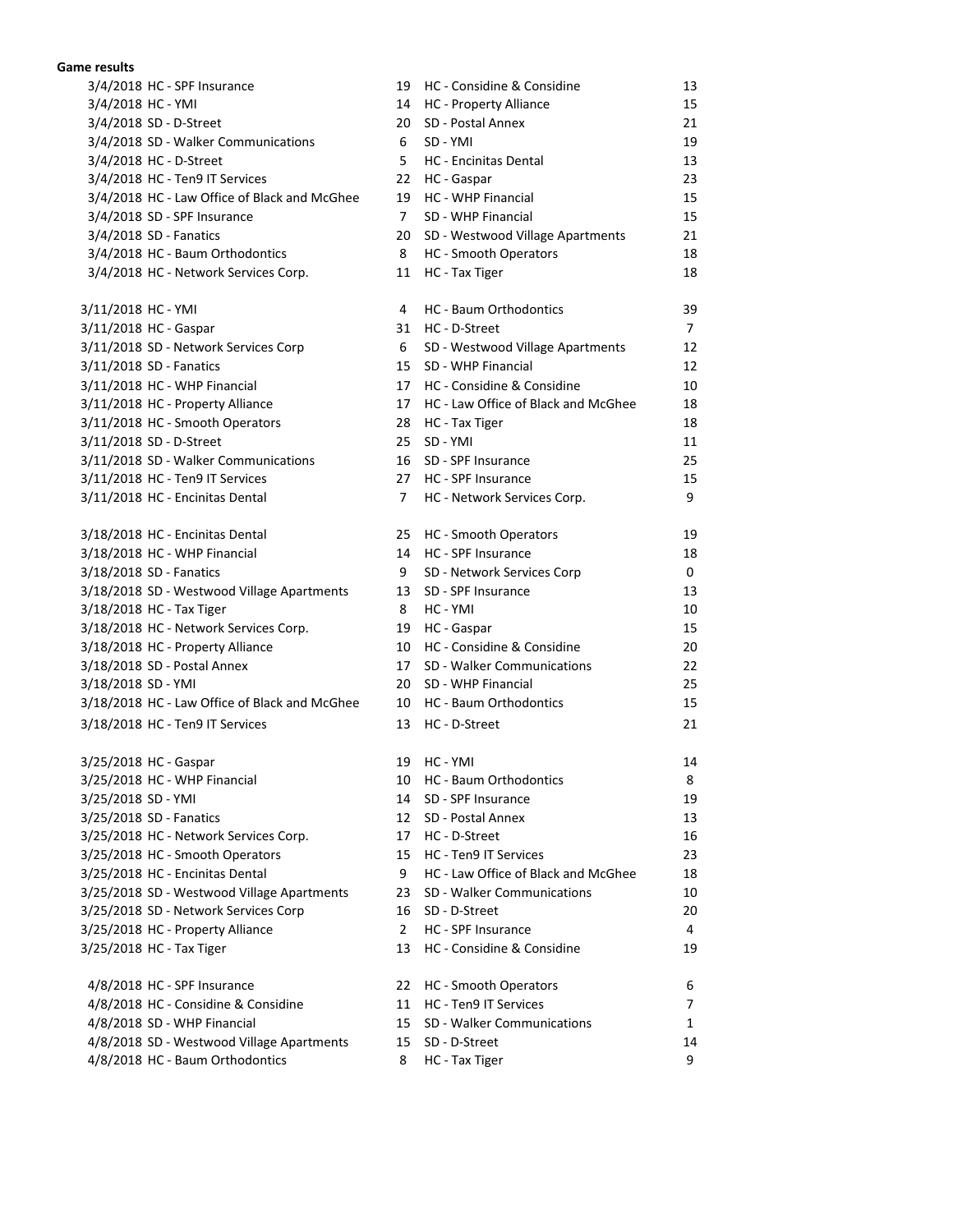| 4/8/2018 HC - Property Alliance              | 9  | <b>HC</b> - Encinitas Dental           | 8              |
|----------------------------------------------|----|----------------------------------------|----------------|
| 4/8/2018 HC - Gaspar                         | 16 | <b>HC - WHP Financial</b>              | 17             |
| 4/8/2018 SD - YMI                            |    | 11 SD - Fanatics                       | 11             |
| 4/8/2018 SD - Postal Annex                   |    | 17 SD - Network Services Corp          | 9              |
| 4/8/2018 HC - YMI                            |    | 16 HC - Network Services Corp.         | 10             |
| 4/8/2018 HC - D-Street                       |    | 20 HC - Law Office of Black and McGhee | 11             |
|                                              |    |                                        |                |
| 4/15/2018 HC - Gaspar                        | 30 | HC - Baum Orthodontics                 | 15             |
| 4/15/2018 HC - Smooth Operators              | 13 | HC - Law Office of Black and McGhee    | 14             |
| 4/15/2018 SD - Walker Communications         | 16 | SD - D-Street                          | 8              |
| 4/15/2018 SD - WHP Financial                 |    | 15 SD - Postal Annex                   | 27             |
| 4/15/2018 HC - Property Alliance             |    | 12 HC - Ten9 IT Services               | 22             |
| 4/15/2018 HC - Encinitas Dental              | 17 | HC - Tax Tiger                         | 11             |
| 4/15/2018 HC - D-Street                      |    | 12 HC - WHP Financial                  | 13             |
| 4/15/2018 SD - SPF Insurance                 | 28 | SD - Network Services Corp             | 5              |
| 4/15/2018 SD - Westwood Village Apartments   | 17 | SD - YMI                               | 3              |
| 4/15/2018 HC - Network Services Corp.        | 0  | HC - Considine & Considine             | 9              |
| 4/15/2018 HC - YMI                           | 5  | HC - SPF Insurance                     | 17             |
|                                              |    |                                        |                |
| 4/22/2018 HC - Tax Tiger                     | 13 | HC - Law Office of Black and McGhee    | 19             |
| 4/22/2018 HC - Network Services Corp.        | 18 | HC - Ten9 IT Services                  | 16             |
| 4/22/2018 SD - WHP Financial                 | 17 | SD - Westwood Village Apartments       | 23             |
| 4/22/2018 SD - Network Services Corp         |    | 11 SD - Walker Communications          | 18             |
| 4/22/2018 HC - WHP Financial                 | 10 | HC - Property Alliance                 | 10             |
| 4/22/2018 HC - Considine & Considine         | 14 | HC - Baum Orthodontics                 | 14             |
| 4/22/2018 HC - SPF Insurance                 | 27 | HC - D-Street                          | 17             |
| 4/22/2018 SD - SPF Insurance                 | 16 | SD - Postal Annex                      | 16             |
| 4/22/2018 SD - D-Street                      |    | 21 SD - Fanatics                       | 22             |
| 4/22/2018 HC - YMI                           |    | 17 HC - Encinitas Dental               | 8              |
| 4/22/2018 HC - Gaspar                        | 33 | HC - Smooth Operators                  | 12             |
| 4/29/2018 HC - Ten9 IT Services              | 16 | HC - Law Office of Black and McGhee    | 14             |
| 4/29/2018 HC - Property Alliance             |    | 23 HC - Tax Tiger                      | $\overline{2}$ |
| 4/29/2018 SD - Fanatics                      | 11 | SD - SPF Insurance                     | 8              |
| 4/29/2018 SD - Network Services Corp         |    | 14 SD - YMI                            | 15             |
| 4/29/2018 HC - Smooth Operators              | 18 | HC - Network Services Corp.            | 11             |
| 4/29/2018 HC - YMI                           | 17 | HC - D-Street                          | 23             |
| 4/29/2018 HC - Gaspar                        | 19 | HC - Considine & Considine             | 21             |
| 4/29/2018 SD - D-Street                      | 13 | SD - WHP Financial                     | 21             |
| 4/29/2018 SD - Postal Annex                  | 21 | SD - Westwood Village Apartments       | 19             |
| 4/29/2018 HC - Baum Orthodontics             | 8  | <b>HC</b> - SPF Insurance              | 16             |
| 4/29/2018 HC - Encinitas Dental              | 18 | <b>HC - WHP Financial</b>              | 13             |
|                                              |    |                                        |                |
| 5/6/2018 HC - Considine & Considine          | 14 | HC - D-Street                          | 18             |
| 5/6/2018 HC - SPF Insurance                  | 11 | HC - Tax Tiger                         | 12             |
| 5/6/2018 SD - Postal Annex                   | 16 | SD - D-Street                          | 17             |
| 5/6/2018 SD - Westwood Village Apartments    | 11 | SD - Fanatics                          | 12             |
| 5/6/2018 HC - Baum Orthodontics              | 19 | HC - Encinitas Dental                  | 10             |
| 5/6/2018 HC - Law Office of Black and McGhee | 9  | HC - Network Services Corp.            | 0              |
| 5/6/2018 HC - Ten9 IT Services               | 26 | HC - WHP Financial                     | 9              |
| 5/6/2018 SD - Walker Communications          | 9  | SD - YMI                               | 0              |
| 5/6/2018 SD - WHP Financial                  | 14 | SD - SPF Insurance                     | 12             |
| 5/6/2018 HC - Property Alliance              | 6  | HC - Gaspar                            | 11             |
| 5/6/2018 HC - YMI                            | 15 | HC - Smooth Operators                  | 9              |
| 5/20/2018 HC - D-Street                      | 11 | HC - Baum Orthodontics                 | 12             |
| 5/20/2018 HC - Considine & Considine         | 20 | HC - YMI                               | 10             |
| 5/20/2018 SD - Postal Annex                  | 16 | SD - YMI                               | 11             |
| 5/20/2018 SD - SPF Insurance                 | 15 | SD - D-Street                          | 6              |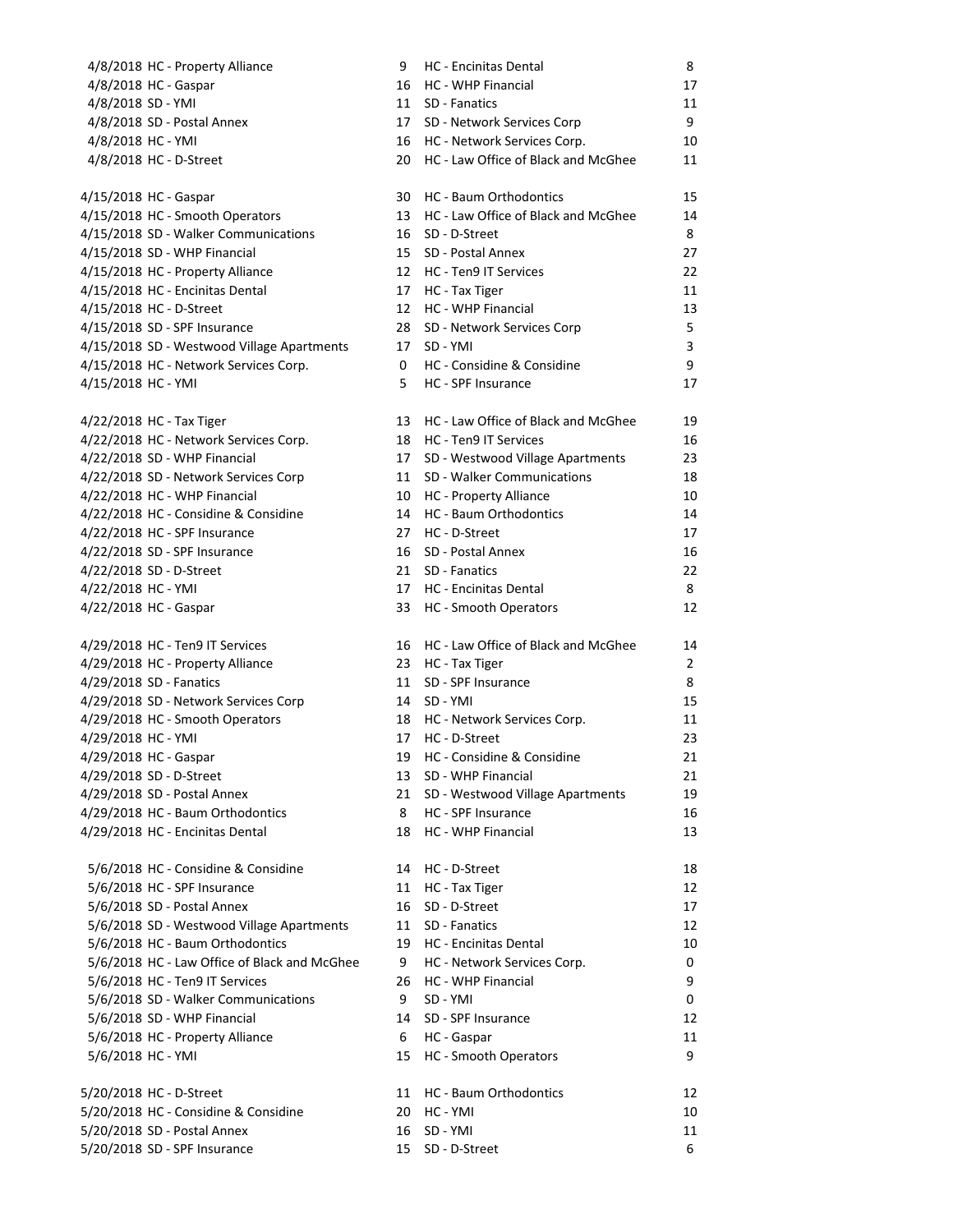| 5/20/2018 HC - SPF Insurance                  | 6              | HC - Law Office of Black and McGhee    | 6              |
|-----------------------------------------------|----------------|----------------------------------------|----------------|
| 5/20/2018 HC - Tax Tiger                      | 20             | HC - Ten9 IT Services                  | 18             |
| 5/20/2018 HC - Network Services Corp.         | 11             | HC - Property Alliance                 | 15             |
| 5/20/2018 SD - Network Services Corp          | 24             | SD - WHP Financial                     | 15             |
| 5/20/2018 SD - Fanatics                       | 22             | SD - Walker Communications             | 5              |
| 5/20/2018 HC - Smooth Operators               | 9              | HC - WHP Financial                     | 0              |
| 5/20/2018 HC - Encinitas Dental               | 25             | HC - Gaspar                            | 23             |
|                                               |                |                                        |                |
| 6/3/2018 HC - Smooth Operators                | 18             | <b>HC</b> - Property Alliance          | 19             |
| 6/3/2018 HC - Encinitas Dental                | 17             | HC - Ten9 IT Services                  | 12             |
| 6/3/2018 SD - WHP Financial                   | 14             | SD - YMI                               | 9              |
| 6/3/2018 SD - SPF Insurance                   | 14             | SD - Westwood Village Apartments       | 15             |
| 6/3/2018 HC - Gaspar                          | 6              | HC - SPF Insurance                     | 18             |
| 6/3/2018 HC - WHP Financial                   | 17             | HC - YMI                               | 18             |
| 6/3/2018 HC - Network Services Corp.          | $\overline{7}$ | HC - Baum Orthodontics                 | 25             |
| 6/3/2018 SD - Walker Communications           | 22             | SD - Postal Annex                      | 13             |
| 6/3/2018 SD - Network Services Corp           | 10             | SD - Fanatics                          | 27             |
| 6/3/2018 HC - Tax Tiger                       | 22             | HC - D-Street                          |                |
|                                               |                | HC - Considine & Considine             | 14             |
| 6/3/2018 HC - Law Office of Black and McGhee  | 13             |                                        | 20             |
| 6/10/2018 HC - WHP Financial                  | 27             | HC - Network Services Corp.            | 8              |
| 6/10/2018 HC - Law Office of Black and McGhee | 22             | HC - YMI                               | 5              |
| 6/10/2018 SD - SPF Insurance                  | 12             | SD - Fanatics                          | 17             |
| 6/10/2018 SD - YMI                            | 12             |                                        | 15             |
| 6/10/2018 HC - Tax Tiger                      | 27             | SD - Network Services Corp             | 22             |
| 6/10/2018 HC - SPF Insurance                  | 24             | HC - Gaspar<br>HC - Encinitas Dental   | 8              |
| 6/10/2018 HC - Considine & Considine          | 9              |                                        | 21             |
| 6/10/2018 SD - WHP Financial                  | 22             | HC - Smooth Operators<br>SD - D-Street | 18             |
| 6/10/2018 SD - Westwood Village Apartments    | 19             | SD - Postal Annex                      | 23             |
| 6/10/2018 HC - D-Street                       | 23             | HC - Property Alliance                 | 18             |
| 6/10/2018 HC - Baum Orthodontics              | 16             | HC - Ten9 IT Services                  | 29             |
|                                               |                |                                        |                |
| 6/17/2018 HC - SPF Insurance                  | 7              | HC - Network Services Corp.            | 15             |
| 6/17/2018 HC - D-Street                       | 9              | HC - Smooth Operators                  | 0              |
| 6/17/2018 SD - D-Street                       | 22             | SD - Walker Communications             | 18             |
| 6/17/2018 SD - Postal Annex                   | 5              | SD - WHP Financial                     | 14             |
| 6/17/2018 HC - Considine & Considine          | 8              | <b>HC</b> - Encinitas Dental           | $\overline{7}$ |
| 6/17/2018 HC - WHP Financial                  | 28             | HC - Tax Tiger                         | 12             |
| 6/17/2018 HC - Ten9 IT Services               | 30             | HC - YMI                               | 12             |
| 6/17/2018 SD - YMI                            | 20             | SD - Westwood Village Apartments       | 21             |
| 6/17/2018 SD - Network Services Corp          | 13             | SD - SPF Insurance                     | 17             |
| 6/17/2018 HC - Law Office of Black and McGhee | 31             | HC - Gaspar                            | 23             |
| 6/17/2018 HC - Baum Orthodontics              | 9              | HC - Property Alliance                 | 15             |
|                                               |                |                                        |                |
| 6/24/2018 HC - Law Office of Black and McGhee | 16             | <b>HC</b> - Property Alliance          | 15             |
| 6/24/2018 HC - Encinitas Dental               | 11             | HC - Network Services Corp.            | 17             |
| 6/24/2018 SD - Postal Annex                   | 17             | SD - Network Services Corp             | 18             |
| 6/24/2018 SD - Walker Communications          | 10             | SD - WHP Financial                     | 9              |
| 6/24/2018 HC - D-Street                       | 15             | HC - Gaspar                            | 20             |
| 6/24/2018 HC - Considine & Considine          | 22             | HC - SPF Insurance                     | 15             |
| 6/24/2018 HC - Baum Orthodontics              | 31             | HC - YMI                               | 17             |
| 6/24/2018 SD - YMI                            | 22             | SD - Fanatics                          | 23             |
| 6/24/2018 SD - D-Street                       | 11             | SD - Westwood Village Apartments       | 12             |
| 6/24/2018 HC - Ten9 IT Services               | 15             | HC - Smooth Operators                  | 9              |
| 6/24/2018 HC - Tax Tiger                      | 15             | HC - WHP Financial                     | 20             |
|                                               |                |                                        |                |
| 7/8/2018 HC - Baum Orthodontics               | 16             | HC - WHP Financial                     | 13             |
| 7/8/2018 HC - Ten9 IT Services                | 15             | HC - Network Services Corp.            | 7              |
| 7/8/2018 SD - Westwood Village Apartments     | 15             | SD - Network Services Corp             | 9              |